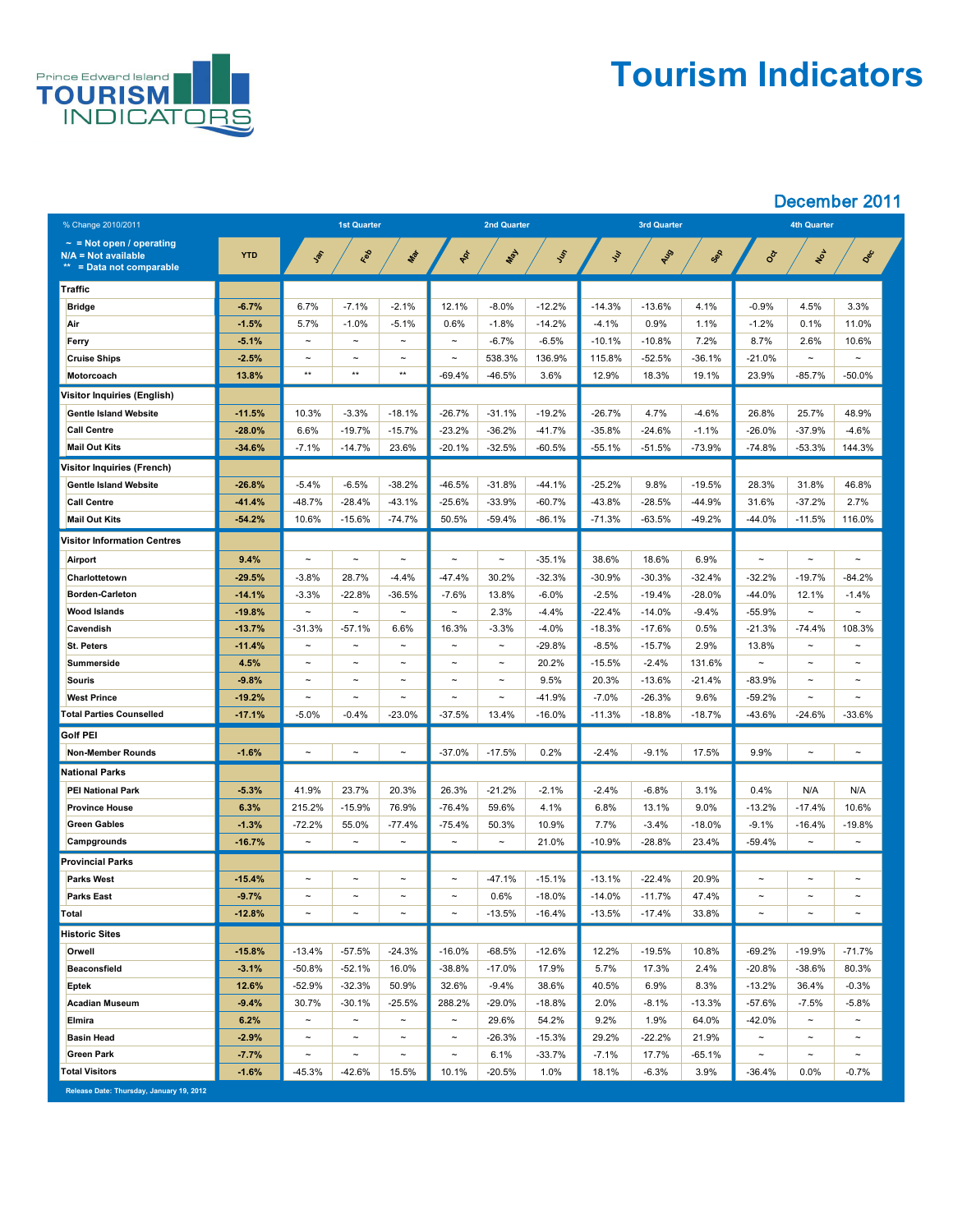

## **Occupancy - Fixed Roof**

| % Change 2011/2012                  |                    |             | <b>1st Quarter</b> |             |             | <b>2nd Quarter</b> |                  |                   | <b>3rd Quarter</b> |                   |                 | <b>4th Quarter</b> |             |  |
|-------------------------------------|--------------------|-------------|--------------------|-------------|-------------|--------------------|------------------|-------------------|--------------------|-------------------|-----------------|--------------------|-------------|--|
|                                     |                    |             |                    |             |             |                    |                  |                   |                    |                   |                 |                    |             |  |
| <b>Fixed Roof Accommodation</b>     | <b>YTD</b>         | <b>SOL</b>  | Red                | Max         | PR          | May                | Just             | <b>Sul</b>        | AUS                | Sex               | CCT             | NOV                | Dec         |  |
| <b>Total Operations Open</b>        |                    | 133         | 135                | 135         | 148         | 463                | 953              | 1,040             | 1,043              | 935               | 464             | 140                | 125         |  |
| % Change                            |                    | $-0.7%$     | 0.0%               | 0.0%        | $-2.6\%$    | $-3.7%$            | $-2.0%$          | $-2.5%$           | $-2.5%$            | 1.1%              | 2.4%            | $-15.2%$           | $-11.3%$    |  |
| <b>Total Room-nights Available</b>  | 1,395,038          | 67,210      | 64,408             | 72,069      | 72,724      | 121,176            | 169,525          | 192,645           | 195,363            | 173,280           | 119,173         | 72,905             | 74,560      |  |
| % Change                            | 2.0%               | $-5.5%$     | 1.3%               | 0.4%        | 3.3%        | 6.1%               | $-0.9%$          | 0.0%              | 0.9%               | 4.3%              | $7.7\%$         | 1.3%               | 5.3%        |  |
| <b>Total Room-nights Sold (RNS)</b> | 565,359            | 18,019      | 23,328             | 20,055      | 23,538      | 36,065             | 56,722           | 118,704           | 125,997            | 71,637            | 34,867          | 21,323             | 15,104      |  |
| % Change                            | $-0.9%$            | 16.2%       | 10.1%              | $-2.8%$     | 31.9%       | 15.8%              | $-6.2%$          | $-8.0\%$          | $-5.1%$            | 1.5%              | $-2.3%$         | $-1.9%$            | 9.7%        |  |
| <b>Occupancy Rate</b>               | 40.5%              | 26.8%       | 36.2%              | 27.8%       | 32.4%       | 29.8%              | 33.5%            | 61.6%             | 64.5%              | 41.3%             | 29.3%           | 29.2%              | 20.3%       |  |
| % Point Change                      | $-1.2%$            | 5.0%        | 2.9%               | $-0.9\%$    | 7.0%        | 2.5%               | $-1.9%$          | $-5.3%$           | $-4.1%$            | $-1.2%$           | $-3.0\%$        | $-1.0\%$           | 0.8%        |  |
|                                     |                    |             |                    |             |             |                    |                  |                   |                    |                   |                 |                    |             |  |
| <b>BY REGION</b>                    |                    |             |                    |             |             |                    |                  |                   |                    |                   |                 |                    |             |  |
| <b>North Cape Coastal Drive</b>     |                    |             |                    |             |             |                    |                  |                   |                    |                   |                 |                    |             |  |
| Occupancy Rate                      | 38.3%              | 34.9%       | 36.3%              | 34.7%       | 35.7%       | 33.5%              | 37.2%            | 48.6%             | 55.7%              | 42.2%             | 32.4%           | 34.3%              | 22.0%       |  |
| % Point Change                      | $-1.5%$            | 3.2%        | $-6.5%$            | $-2.0%$     | 0.7%        | 4.9%               | 5.3%             | $-7.5%$           | $-2.8%$            | $-3.2%$           | $-3.6\%$        | $-0.4%$            | $-3.5%$     |  |
| Room-nights Sold (RNS)              | 105,775            | 6,349       | 6,305              | 6,871       | 6,216       | 7,812              | 10,247           | 14,430            | 16,688             | 11,866            | 7,830           | 6,404              | 4,757       |  |
| % Change                            | $-0.4%$            | 8.1%        | $-15.5%$           | $-3.7%$     | 2.5%        | 19.2%              | 19.1%            | $-10.7%$          | $-2.0%$            | $-1.9%$           | $-8.1%$         | 4.7%               | 3.2%        |  |
| <b>Green Gables Shore</b>           |                    |             |                    |             |             |                    |                  |                   |                    |                   |                 |                    |             |  |
| <b>Occupancy Rate</b>               | 39.4%              | 7.3%        | 10.6%              | 1.5%        | 8.9%        | 10.2%              | 23.6%            | 67.2%             | 68.9%              | 30.5%             | 14.5%           | 10.3%              | 3.0%        |  |
| % Point Change                      | $-2.9%$            | 5.6%        | 2.6%               | $-2.2%$     | 3.3%        | $-0.4%$            | $-2.1%$          | $-2.7%$           | $-3.5%$            | $-1.4%$           | $-3.5%$         | 4.7%               | $-2.8%$     |  |
| Room-nights Sold (RNS)              | 124,900            | 237         | 328                | 49          | 489         | 2,779              | 12,693           | 42,446            | 43,555             | 17,601            | 4,214           | 402                | 107         |  |
| % Change                            | $-3.0%$            | 301.7%      | 29.6%              | $-60.8%$    | 101.2%      | 3.3%               | $-8.4%$          | $-3.5%$           | $-4.6%$            | 1.4%              | 3.4%            | 60.2%              | $-43.4%$    |  |
| <b>Red Sands</b>                    |                    |             |                    |             |             |                    |                  |                   |                    |                   |                 |                    |             |  |
| <b>Occupancy Rate</b>               | 25.8%              | 6.9%        | 11.5%              | 13.9%       | 16.5%       | 8.3%               | 15.0%            | 50.2%             | 51.7%              | 19.4%             | 8.9%            | 11.3%              | 12.4%       |  |
| % Point Change                      | $-3.8%$            | 0.5%<br>182 | 2.5%<br>299        | 5.6%<br>426 | 7.6%<br>500 | $-2.4%$<br>425     | $-4.3%$<br>1,232 | $-9.3%$           | $-6.3%$            | $-5.4%$           | $-2.2\%$<br>411 | $-0.2%$<br>303     | 5.8%<br>307 |  |
| Room-nights Sold (RNS)<br>% Change  | 16,859<br>$-18.6%$ | $-2.7%$     | 43.1%              | 99.1%       | 118.3%      | $-22.9%$           | $-32.3%$         | 5,382<br>$-24.8%$ | 5,575<br>$-18.7%$  | 1,817<br>$-22.2%$ | $-29.7%$        | $-19.6%$           | 50.5%       |  |
| <b>Charlottetown</b>                |                    |             |                    |             |             |                    |                  |                   |                    |                   |                 |                    |             |  |
| <b>Occupancy Rate</b>               | 45.6%              | 26.4%       | 41.2%              | 27.8%       | 36.2%       | 43.2%              | 47.0%            | 71.0%             | 71.2%              | 62.8%             | 42.5%           | 31.0%              | 22.0%       |  |
| % Point Change                      | 0.1%               | 5.0%        | 6.9%               | $-1.6%$     | 10.7%       | 3.1%               | $-6.5%$          | $-6.9\%$          | $-5.4%$            | $-0.2%$           | $-0.2%$         | $-2.5%$            | 2.9%        |  |
| Room-nights Sold (RNS)              | 267,932            | 10,485      | 15,917             | 11,851      | 15,618      | 23,408             | 27,170           | 42,316            | 43,992             | 32,677            | 20,923          | 13,833             | 9,742       |  |
| % Change                            | 2.1%               | 14.1%       | 22.5%              | $-7.2%$     | 41.4%       | 19.9%              | $-9.9%$          | $-7.9\%$          | $-3.6%$            | 3.5%              | 0.4%            | $-3.7\%$           | 18.0%       |  |
| <b>Points East</b>                  |                    |             |                    |             |             |                    |                  |                   |                    |                   |                 |                    |             |  |
| <b>Occupancy Rate</b>               | 33.4%              | 22.7%       | 18.0%              | 25.7%       | 19.7%       | 14.6%              | 24.1%            | 48.0%             | 54.6%              | 29.4%             | 12.3%           | 12.6%              | 7.3%        |  |
| % Point Change                      | $-1.2%$            | 16.3%       | 7.9%               | 13.1%       | 10.6%       | $-0.4%$            | $-0.5%$          | $-4.7%$           | $-4.1%$            | 1.3%              | $-4.0%$         | $-4.4\%$           | $-8.3%$     |  |
| Room-nights Sold (RNS)              | 49,893             | 766         | 479                | 858         | 715         | 1,641              | 5,380            | 14,130            | 16,187             | 7,676             | 1,489           | 381                | 191         |  |
| $\%$ Change                         | $-4.6%$            | 286.9%      | 72.9%              | 122.9%      | 169.8%      | $-9.9%$            | $-10.8%$         | $-10.1%$          | $-7.9%$            | 6.7%              | $-11.6%$        | $-39.8%$           | $-62.4%$    |  |
|                                     |                    |             |                    |             |             |                    |                  |                   |                    |                   |                 |                    |             |  |
| <b>BY TYPE</b>                      |                    |             |                    |             |             |                    |                  |                   |                    |                   |                 |                    |             |  |
| <b>Hotels/Motels/Resorts</b>        |                    |             |                    |             |             |                    |                  |                   |                    |                   |                 |                    |             |  |
| Occupancy Rate                      | 43.2%              | 29.6%       | 40.1%              | 30.6%       | 36.1%       | 38.4%              | 42.3%            | 62.7%             | 65.3%              | 52.0%             | 37.0%           | 32.4%              | 21.4%       |  |
| % Point Change                      | $-0.8%$            | 5.1%        | 2.3%               | $-2.0%$     | 7.6%        | 3.9%               | $-0.9%$          | $-7.1%$           | $-5.1%$            | 0.5%              | $-3.0\%$        | $-2.4%$            | 0.0%        |  |
| Room-nights Sold (RNS)              | 392,809            | 16,809      | 21,868             | 18,776      | 22,030      | 30,782             | 39,707           | 64,488            | 68,507             | 47,964            | 28,369          | 19,820             | 13,689      |  |
| % Change                            | 0.7%               | 15.4%       | 9.3%               | $-3.4%$     | 33.0%       | 20.0%              | $-3.4%$          | $-9.8%$           | $-5.5%$            | 2.9%              | $-2.1%$         | $-2.5%$            | 8.0%        |  |
| <b>Inns</b>                         |                    |             |                    |             |             |                    |                  |                   |                    |                   |                 |                    |             |  |
| <b>Occupancy Rate</b>               | 47.8%              | 24.7%       | 39.4%              | 31.2%       | 33.0%       | 28.1%              | 36.1%            | 70.8%             | 72.3%              | 49.1%             | 38.9%           | 40.7%              | 34.4%       |  |
| % Point Change                      | $-0.2%$            | 0.9%        | 1.8%               | $-7.1\%$    | 3.6%        | 1.6%               | $-11.6%$         | 5.4%              | $-3.4%$            | $-4.6%$           | $5.4\%$         | 9.4%               | 16.2%       |  |
| Room-nights Sold (RNS)              | 22,470             | 400         | 596                | 523         | 515         | 1,383              | 2,502            | 5,046             | 5,196              | 3,485             | 1,589           | 659                | 576         |  |
| % Change                            | $-2.9%$            | $-16.5%$    | $-14.0%$           | $-27.0%$    | $-6.0%$     | 11.8%              | $-17.5%$         | 4.7%              | $-7.5%$            | $-3.5%$           | 8.1%            | 13.2%              | 64.6%       |  |
| <b>Cabins/Cottages</b>              |                    |             |                    |             |             |                    |                  |                   |                    |                   |                 |                    |             |  |
| Occupancy Rate                      | 38.5%              | 23.7%       | 20.7%              | 21.0%       | 11.5%       | 9.6%               | 19.2%            | 62.9%             | 66.4%              | 25.3%             | 9.9%            | 18.0%              | 20.7%       |  |
| % Point Change                      | $-2.6%$            | 14.2%       | 5.3%               | 11.3%       | 3.5%        | $-1.2%$            | $-1.5%$          | $-3.9\%$          | $-3.0\%$           | $-2.1%$           | $-3.9\%$        | 7.0%               | 0.3%        |  |
| Room-nights Sold (RNS)              | 112,630            | 477         | 434                | 401         | 311         | 2,185              | 9,944            | 39,616            | 42,083             | 14,057            | 2,228           | 465                | 429         |  |
| % Change                            | $-3.4%$            | 182.2%      | 68.9%              | 87.4%       | 44.7%       | $-8.0\%$           | $-6.8%$          | $-5.2%$           | $-3.1%$            | 1.6%              | $-18.1%$        | 9.4%               | $-7.9\%$    |  |
| <b>Tourist Home/B&amp;B</b>         |                    |             |                    |             |             |                    |                  |                   |                    |                   |                 |                    |             |  |
| Occupancy Rate                      | 25.6%              | 4.9%        | 6.8%               | 4.9%        | 9.1%        | 12.9%              | 26.9%            | 48.7%             | 51.4%              | 33.6%             | 17.1%           | 5.0%               | 6.0%        |  |
| % Point Change                      | $-1.3%$            | 1.2%        | 3.5%               | 1.8%        | 2.5%        | $-1.4%$            | $-4.2%$          | $-4.7\%$          | $-3.5%$            | $-2.1%$           | $-0.9%$         | $-0.2%$            | 2.3%        |  |
| Room-nights Sold (RNS)              | 37,363             | 333         | 430                | 355         | 682         | 1,715              | 4,569            | 9,554             | 10,141             | 6,114             | 2,681           | 379                | 410         |  |
| % Change                            | $-8.2%$            | 14.4%       | 82.2%              | 40.9%       | 30.9%       | $-8.9\%$           | $-19.2%$         | $-12.3%$          | $-9.5%$            | $-6.4%$           | 6.3%            | $-9.1%$            | 47.0%       |  |
|                                     |                    |             |                    |             |             |                    |                  |                   |                    |                   |                 |                    |             |  |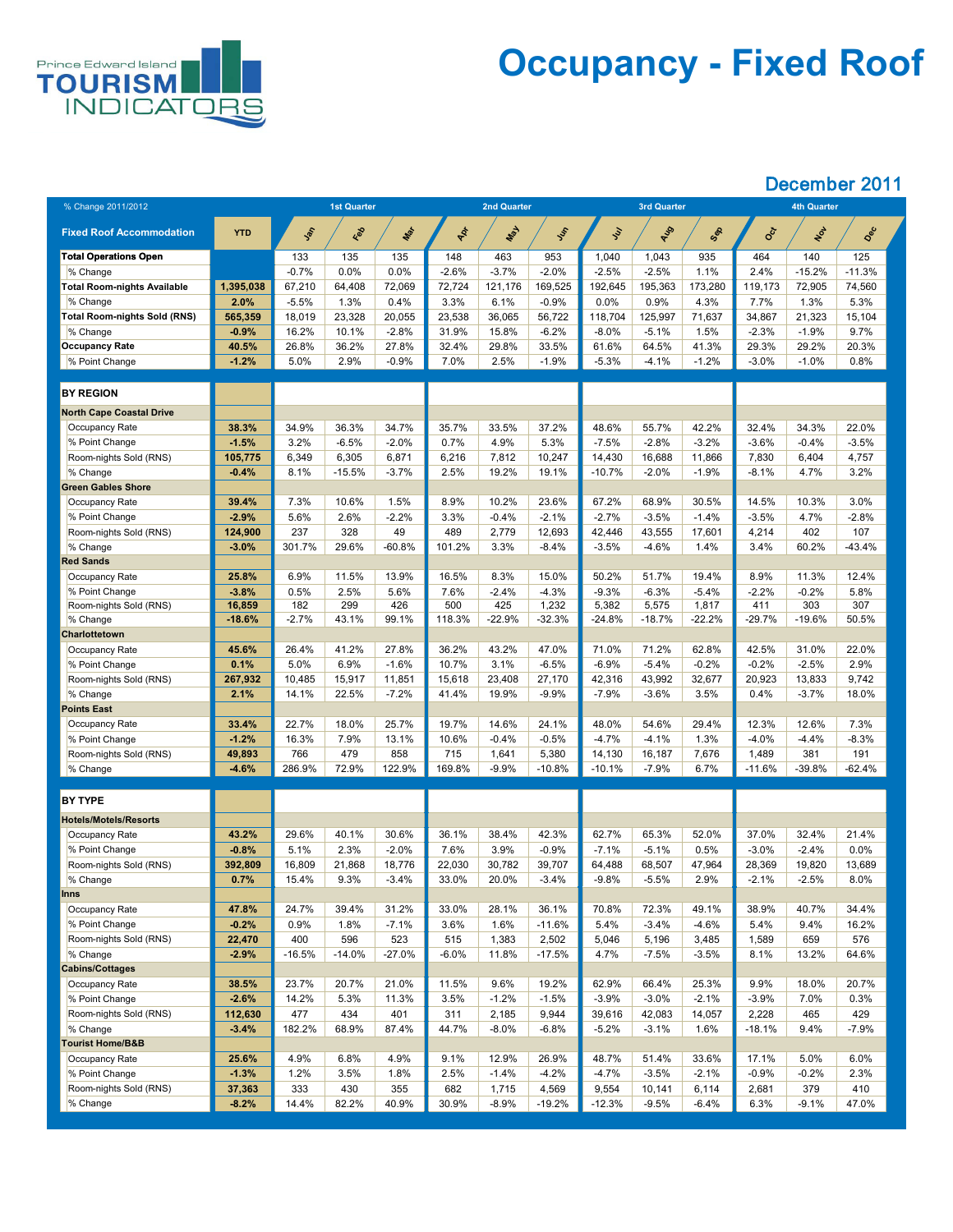

## **Occupancy - Campground**

| % Change 2011/2012                 |            |                       | <b>1st Quarter</b>    |                       |                       | <b>2nd Quarter</b> |          |               | <b>3rd Quarter</b> |          | <b>4th Quarter</b> |                       |                       |  |
|------------------------------------|------------|-----------------------|-----------------------|-----------------------|-----------------------|--------------------|----------|---------------|--------------------|----------|--------------------|-----------------------|-----------------------|--|
| <b>Campground</b>                  | <b>YTD</b> | SOF                   | Red                   | Mar                   | ADS                   | May                | SS       | $\mathcal{L}$ | AUS                | Sep      | Oct                | NOL                   | Dec                   |  |
| <b>Total Operations Open</b>       |            | $\tilde{}$            | $\sim$                | $\tilde{\phantom{a}}$ | $\thicksim$           | 23                 | 44       | 44            | 44                 | 43       | 14                 | $\tilde{\phantom{m}}$ | $\tilde{\phantom{a}}$ |  |
| % Change                           |            | $\tilde{\phantom{a}}$ | $\tilde{\phantom{a}}$ | $\tilde{\phantom{a}}$ | $\thicksim$           | 9.5%               | 4.8%     | 2.3%          | 2.3%               | 4.9%     | 16.7%              | $\tilde{\phantom{m}}$ | $\tilde{\phantom{a}}$ |  |
| <b>Total Site-nights Available</b> | 610,433    | $\tilde{\phantom{a}}$ | $\sim$                | $\tilde{\phantom{a}}$ | $\tilde{}$            | 29,379             | 137,228  | 157,777       | 159,129            | 116,017  | 10,903             | $\sim$                | $\tilde{\phantom{a}}$ |  |
| % Change                           | 0.5%       | $\tilde{\phantom{a}}$ | $\tilde{\phantom{a}}$ | $\tilde{\phantom{a}}$ | $\thicksim$           | 0.6%               | 0.3%     | $-2.2%$       | $-0.6%$            | 6.9%     | $-7.5%$            | $\tilde{\phantom{m}}$ | $\tilde{\phantom{a}}$ |  |
| Total Site-nights Sold (SNS)       | 219,889    | $\tilde{\phantom{a}}$ | $\sim$                | $\tilde{\phantom{a}}$ | $\tilde{}$            | 3,090              | 25,995   | 88,874        | 77,266             | 24,195   | 469                | $\tilde{\phantom{m}}$ | $\tilde{\phantom{a}}$ |  |
| % Change                           | $-4.6%$    | $\tilde{\phantom{a}}$ | $\tilde{\phantom{m}}$ | $\tilde{\phantom{a}}$ | $\thicksim$           | $-2.9%$            | $-15.3%$ | $-3.7%$       | $-9.4%$            | 30.9%    | $-16.4%$           | $\tilde{\phantom{m}}$ | $\tilde{\phantom{a}}$ |  |
| <b>Occupancy Rate</b>              | 36.0%      | $\tilde{\phantom{a}}$ | $\sim$                | $\tilde{\phantom{a}}$ | $\tilde{\phantom{m}}$ | 10.5%              | 18.9%    | 56.3%         | 48.6%              | 20.9%    | 4.3%               | $\sim$                | $\tilde{\phantom{a}}$ |  |
| % Point Change                     | $-1.9%$    | $\thicksim$           | $\tilde{\phantom{a}}$ | $\tilde{\phantom{a}}$ | $\thicksim$           | $-0.4%$            | $-3.5%$  | $-0.9%$       | $-4.7\%$           | 3.8%     | $-0.5%$            | $\tilde{\phantom{a}}$ | $\tilde{\phantom{a}}$ |  |
|                                    |            |                       |                       |                       |                       |                    |          |               |                    |          |                    |                       |                       |  |
| <b>North Cape Coastal Drive</b>    |            |                       |                       |                       |                       |                    |          |               |                    |          |                    |                       |                       |  |
| <b>Occupancy Rate</b>              | 22.6%      | $\tilde{\phantom{a}}$ | $\tilde{\phantom{m}}$ | $\tilde{\phantom{a}}$ | $\thicksim$           | 0.8%               | 10.5%    | 38.8%         | 29.9%              | 10.2%    | 0.1%               | $\tilde{\phantom{m}}$ | $\tilde{\phantom{a}}$ |  |
| % Point Change                     | $-1.3%$    | $\tilde{\phantom{a}}$ | $\sim$                | $\tilde{\phantom{a}}$ | $\thicksim$           | $-0.7%$            | $-0.8%$  | $-4.3%$       | $-8.5\%$           | 4.4%     | $-0.1\%$           | $\sim$                | $\sim$                |  |
| Site-nights Sold (SNS)             | 13,658     | $\tilde{\phantom{a}}$ | $\sim$                | $\tilde{}$            | $\tilde{}$            | 36                 | 1,198    | 6,309         | 5,017              | 1,097    |                    | $\tilde{\phantom{a}}$ | $\tilde{\phantom{a}}$ |  |
| % Point change                     | $-13.4%$   | $\tilde{}$            | $\tilde{\phantom{a}}$ | $\tilde{\phantom{a}}$ | $\thicksim$           | $-51.4%$           | $-17.9%$ | $-11.2%$      | $-19.7%$           | 24.5%    | 0.0%               | $\tilde{\phantom{a}}$ | $\tilde{}$            |  |
|                                    |            |                       |                       |                       |                       |                    |          |               |                    |          |                    |                       |                       |  |
| <b>Green Gables Shore</b>          |            |                       |                       |                       |                       |                    |          |               |                    |          |                    |                       |                       |  |
| <b>Occupancy Rate</b>              | 39.6%      | $\tilde{}$            | $\tilde{}$            | $\tilde{\phantom{a}}$ | $\thicksim$           | 13.7%              | 21.0%    | 62.2%         | 52.8%              | 22.3%    | 4.0%               | $\tilde{}$            | $\tilde{\phantom{a}}$ |  |
| % Point Change                     | $-2.4%$    | $\sim$                | $\tilde{\phantom{a}}$ | $\tilde{\phantom{a}}$ | $\thicksim$           | 1.6%               | $-4.1%$  | 0.3%          | $-4.0\%$           | 2.6%     | 0.1%               | $\tilde{\phantom{m}}$ | $\sim$                |  |
| Site-nights Sold (SNS)             | 161,369    | $\tilde{\phantom{a}}$ | $\tilde{\phantom{a}}$ | $\tilde{\phantom{a}}$ | $\thicksim$           | 1,915              | 19,617   | 65,661        | 56,151             | 17,686   | 339                | $\tilde{\phantom{m}}$ | $\sim$                |  |
| % Point change                     | $-2.9%$    | $\tilde{\phantom{a}}$ | $\tilde{\phantom{a}}$ | $\tilde{\phantom{a}}$ | $\thicksim$           | $-2.3%$            | $-15.5%$ | $-2.6%$       | $-8.2%$            | 46.6%    | $-6.1%$            | $\sim$                | $\tilde{\phantom{m}}$ |  |
|                                    |            |                       |                       |                       |                       |                    |          |               |                    |          |                    |                       |                       |  |
| <b>Red Sands</b>                   |            |                       |                       |                       |                       |                    |          |               |                    |          |                    |                       |                       |  |
| <b>Occupancy Rate</b>              | 53.8%      | $\tilde{\phantom{a}}$ | $\tilde{\phantom{a}}$ | $\tilde{\phantom{a}}$ | $\thicksim$           | 39.5%              | 37.9%    | 70.6%         | 58.2%              | 52.2%    | 75.8%              | $\tilde{\phantom{m}}$ | $\tilde{\phantom{a}}$ |  |
| % Point Change                     | $-0.8%$    | $\tilde{\phantom{a}}$ | $\tilde{\phantom{a}}$ | $\tilde{\phantom{a}}$ | $\thicksim$           | $-2.1%$            | 0.7%     | 4.0%          | $-6.9\%$           | $-1.7%$  | 24.2%              | $\tilde{\phantom{m}}$ | $\tilde{\phantom{m}}$ |  |
| Site-nights Sold (SNS)             | 8,210      | $\tilde{\phantom{a}}$ | $\tilde{\phantom{a}}$ | $\tilde{\phantom{a}}$ | $\thicksim$           | 743                | 1,133    | 2,560         | 2,112              | 1,587    | 75                 | $\tilde{\phantom{m}}$ | $\tilde{\phantom{m}}$ |  |
| % Point change                     | $-3.4%$    | $\sim$                | $\thicksim$           | $\thicksim$           | $\thicksim$           | 0.3%               | $-5.3%$  | 6.0%          | $-10.6%$           | $-2.6%$  | $-51.0%$           | $\tilde{\phantom{m}}$ | $\tilde{\phantom{a}}$ |  |
|                                    |            |                       |                       |                       |                       |                    |          |               |                    |          |                    |                       |                       |  |
| <b>Charlottetown</b>               |            |                       |                       |                       |                       |                    |          |               |                    |          |                    |                       |                       |  |
| Occupancy Rate                     | 29.4%      | $\sim$                | $\tilde{\phantom{a}}$ | $\tilde{\phantom{a}}$ | $\thicksim$           | 4.8%               | 18.9%    | 52.9%         | 40.8%              | 13.7%    | 3.3%               | $\tilde{\phantom{m}}$ | $\tilde{\phantom{m}}$ |  |
| % Point Change                     | $-4.4%$    | $\tilde{\phantom{a}}$ | $\tilde{\phantom{m}}$ | $\tilde{\phantom{a}}$ | $\thicksim$           | $-9.6%$            | $-8.2%$  | 0.6%          | $-3.8%$            | $-2.2%$  | 0.7%               | $\tilde{\phantom{m}}$ | $\tilde{\phantom{a}}$ |  |
| Site-nights Sold (SNS)             | 11,737     | $\tilde{\phantom{a}}$ | $\tilde{\phantom{m}}$ | $\tilde{\phantom{a}}$ | $\tilde{}$            | 179                | 1,700    | 4,969         | 3,836              | 1,020    | 33                 | $\tilde{\phantom{m}}$ | $\sim$                |  |
| % Point Change                     | $-14.2%$   | $\thicksim$           | $\thicksim$           | $\tilde{\phantom{a}}$ | $\thicksim$           | $-20.4%$           | $-28.2%$ | $-3.5%$       | $-12.9%$           | $-32.5%$ | 26.9%              | $\tilde{\phantom{m}}$ | $\tilde{\phantom{a}}$ |  |
|                                    |            |                       |                       |                       |                       |                    |          |               |                    |          |                    |                       |                       |  |
| <b>Points East</b>                 |            |                       |                       |                       |                       |                    |          |               |                    |          |                    |                       |                       |  |
| <b>Occupancy Rate</b>              | 28.4%      | $\tilde{\phantom{a}}$ | $\sim$                | $\tilde{\phantom{a}}$ | $\thicksim$           | 4.1%               | 11.6%    | 40.8%         | 44.1%              | 18.2%    | 3.3%               | $\tilde{\phantom{m}}$ | $\tilde{\phantom{a}}$ |  |
| % Point Change                     | $-0.9%$    |                       |                       |                       |                       | 0.4%               | $-1.0%$  | $-4.8%$       | $-5.0%$            | 6.1%     | 1.0%               |                       |                       |  |
|                                    | 24,915     | $\sim$                | $\sim$                | $\tilde{\phantom{a}}$ | $\thicksim$           | 217                | 2,347    | 9,375         | 10,150             | 2,805    | 21                 | $\sim$                | $\thicksim$           |  |
| Site-nights Sold (SNS)             |            |                       |                       |                       |                       |                    |          |               |                    |          |                    |                       |                       |  |
| % Point change                     | $-5.6%$    | $\sim$                | $\sim$                | $\tilde{\phantom{a}}$ | $\thicksim$           | 19.9%              | $-3.9\%$ | $-8.7\%$      | $-8.5\%$           | 17.2%    | 5.0%               | $\sim$                | $\tilde{\phantom{a}}$ |  |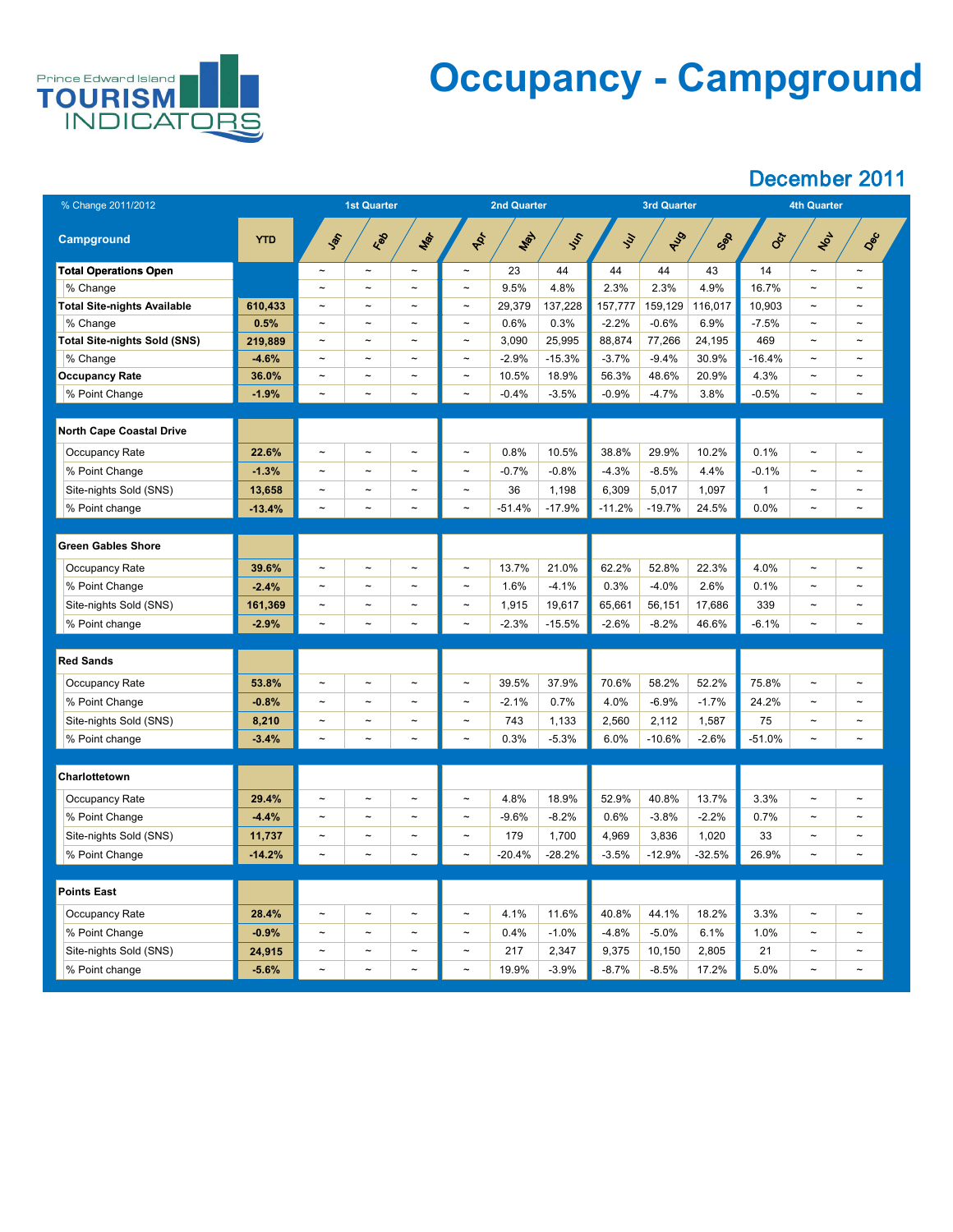

# **Visitor Origins**

|                                        |                  |                       | <b>1st Quarter</b>   |                       |                         | <b>2nd Quarter</b> |                  |                  | <b>3rd Quarter</b>  |                     |                  | <b>4th Quarter</b>    |                       |
|----------------------------------------|------------------|-----------------------|----------------------|-----------------------|-------------------------|--------------------|------------------|------------------|---------------------|---------------------|------------------|-----------------------|-----------------------|
|                                        | <b>YTD</b>       | John                  | Red                  | Mar                   | PRI                     | <b>WAY</b>         | Jus              | $\mathcal{L}$    | AUS                 | Sep                 | SCX              | Not                   | Dec                   |
| <b>TOTAL OVERNIGHT STAYS (ONS)</b>     | 785,248          | 18,019                | 23,328               | 20,055                | 23,538                  | 39,155             | 82,717           | 207,578          | 203,263             | 95,832              | 35,336           | 21,323                | 15,104                |
| % Change                               | $-1.9%$          | 16.2%                 | 10.1%                | $-2.8%$               | 31.9%                   | 14.1%              | $-9.2%$          | $-6.2%$          | $-6.8%$             | 7.6%                | $-2.6\%$         | $-1.9%$               | 9.7%                  |
| <b>ORIGIN BREAKDOWN</b>                | 100%             |                       | 100%                 |                       |                         | 100%               |                  |                  | 100%                |                     |                  | 100%                  |                       |
| Canada                                 | 88.1%            | 95.4%                 | 94.9%                | 94.5%                 | 93.3%                   | 89.6%              | 86.7%            | 89.2%            | 86.7%               | 83.4%               | 84.4%            | 92.4%                 | 91.0%                 |
| <b>United States</b>                   | 7.8%             | 2.1%                  | 2.7%                 | 2.8%                  | 3.8%                    | 5.4%               | 8.8%             | 7.8%             | 9.2%                | 10.8%               | 8.4%             | 3.7%                  | 4.6%                  |
| International                          | 4.1%             | 2.5%                  | 2.4%                 | 2.8%                  | 2.9%                    | 5.0%               | 4.5%             | 3.0%             | 4.0%                | 5.9%                | 7.2%             | 3.9%                  | 4.5%                  |
| % Change 2011/2012                     |                  |                       |                      |                       |                         |                    |                  |                  |                     |                     |                  |                       |                       |
| ONS*<br><b>CANADA</b>                  | $-1.3%$          | 16.4%                 | 9.3%                 | $-4.1%$               | 29.7%                   | 14.8%              | $-9.0\%$         | $-4.8%$          | $-6.8%$             | 11.1%               | $-4.8%$          | $-1.3%$               | 5.0%                  |
| Fixed Roof - RNS*                      | $-0.3%$          | 16.4%                 | 9.3%                 | $-4.1%$               | 29.7%                   | 16.4%              | $-5.6%$          | $-6.6%$          | $-4.9%$             | 2.5%                | $-4.7%$          | $-1.3%$               | 5.0%                  |
| Campground - SNS*                      | $-3.6%$          | $\tilde{\phantom{a}}$ | $\sim$               | $\sim$                | $\tilde{\phantom{m}}$   | $-0.2%$            | $-14.6%$         | $-2.6%$          | $-9.3%$             | 38.6%               | $-6.1%$          | $\tilde{\phantom{a}}$ | $\tilde{\phantom{m}}$ |
| ONS*<br><b>Alberta</b>                 | 7.1%             | $-33.7%$              | 180.4%               | 29.7%                 | $-8.0\%$                | 67.3%              | 24.1%            | $-4.5%$          | 4.8%                | $-8.2%$             | $-9.8%$          | $-2.9%$               | 245.7%                |
| Fixed Roof - RNS*                      | 11.6%            | $-33.7%$              | 180.4%               | 29.7%                 | $-8.0\%$                | 72.8%              | 36.4%            | $-4.3%$          | 9.6%                | $-3.7%$             | $-11.3%$         | $-2.9\%$              | 245.7%                |
| Campground - SNS*                      | $-17.8%$         | $\thicksim$           | $\thicksim$          | $\tilde{\phantom{m}}$ | $\thicksim$             | $-39.5%$           | $-35.0%$         | $-5.5%$          | $-16.3%$            | $-35.4%$            | 27.5%            | $\thicksim$           | $\thicksim$           |
| ONS*<br><b>British Columbia</b>        | $-2.3%$          | 70.0%                 | 63.6%                | 0.8%                  | $-20.4%$                | 56.0%              | 4.9%             | $-7.6%$          | $-14.8%$            | $-6.7%$             | $-13.0%$         | $-23.6%$              | 92.6%                 |
| Fixed Roof - RNS*<br>Campground - SNS* | 4.8%<br>$-27.0%$ | 70.0%<br>$\thicksim$  | 63.6%<br>$\thicksim$ | 0.8%<br>$\sim$        | $-20.4%$<br>$\thicksim$ | 59.3%<br>$-10.5%$  | 8.4%<br>$-8.0\%$ | 5.3%<br>$-33.0%$ | $-5.8%$<br>$-35.6%$ | $-4.5%$<br>$-15.8%$ | $-13.8%$<br>4.4% | $-23.6%$<br>$\sim$    | 92.6%<br>$\thicksim$  |
| ONS*<br><b>Manitoba</b>                | 7.5%             | 178.4%                | 145.5%               | 30.7%                 | 11.2%                   | 38.7%              | 28.9%            | $-0.1%$          | 5.0%                | $-11.6%$            | 16.9%            | $-52.2%$              | $-65.0%$              |
| Fixed Roof - RNS*                      | 9.9%             | 178.4%                | 145.5%               | 30.7%                 | 11.2%                   | 39.7%              | 31.7%            | $-1.1%$          | 16.8%               | $-13.9%$            | 17.1%            | $-52.2%$              | $-65.0%$              |
| Campground - SNS*                      | $-10.9%$         | $\thicksim$           | $\thicksim$          | $\thicksim$           | $\thicksim$             | $-66.7%$           | 5.6%             | 4.7%             | $-37.5%$            | 9.6%                | $0.0\%$          | $\thicksim$           | $\thicksim$           |
| ONS*<br><b>New Brunswick</b>           | 1.4%             | 44.1%                 | 18.9%                | $-0.2%$               | 31.0%                   | 0.9%               | $-4.7%$          | $-5.3%$          | $-5.7%$             | 9.4%                | $-3.1%$          | 11.9%                 | 14.3%                 |
| Fixed Roof - RNS*                      | 2.2%             | 44.1%                 | 18.9%                | $-0.2%$               | 31.0%                   | 1.1%               | $-7.2\%$         | $-8.7%$          | $-4.1%$             | 4.7%                | $-3.4%$          | 11.9%                 | 14.3%                 |
| Campground - SNS*                      | $-1.1%$          | $\tilde{\phantom{a}}$ | $\thicksim$          | $\sim$                | $\thicksim$             | $-4.9\%$           | 3.7%             | $-0.9%$          | $-8.3%$             | 46.2%               | 283.3%           | $\sim$                | $\tilde{\phantom{a}}$ |
| ONS*<br><b>Newfoundland</b>            | 4.5%             | 21.0%                 | 60.1%                | 20.4%                 | 116.9%                  | 63.8%              | 16.4%            | $-11.1%$         | 0.4%                | $-15.1%$            | $-0.3%$          | $-2.8%$               | $-33.9%$              |
| Fixed Roof - RNS*                      | 5.8%             | 21.0%                 | 60.1%                | 20.4%                 | 116.9%                  | 63.1%              | 24.3%            | $-12.4%$         | $-1.3%$             | $-13.6%$            | 0.1%             | $-2.8%$               | $-33.9%$              |
| Campground - SNS*                      | $-5.4%$          | $\tilde{\phantom{a}}$ | $\thicksim$          | $\sim$                | $\thicksim$             | 200.0%             | $-38.6%$         | $-6.4%$          | 7.9%                | $-32.6%$            | $-80.0\%$        | $\thicksim$           | $\thicksim$           |
| ONS*<br><b>Nova Scotia</b>             | 1.6%             | 19.7%                 | $-6.6%$              | $-13.3%$              | 55.9%                   | 8.9%               | $-7.0%$          | $-6.8%$          | $-1.0%$             | 22.2%               | 0.5%             | $-1.8%$               | 16.1%                 |
| Fixed Roof - RNS*                      | 2.8%             | 19.7%                 | $-6.6%$              | $-13.3%$              | 55.9%                   | 9.6%               | $-5.9\%$         | $-8.2%$          | 1.3%                | 18.0%               | 0.8%             | $-1.8%$               | 16.1%                 |
| Campground - SNS*                      | $-2.6%$          | $\thicksim$           | $\sim$               | $\sim$                | $\thicksim$             | $-16.6%$           | $-11.9\%$        | $-4.4%$          | $-5.3%$             | 57.0%               | $-25.4%$         | $\sim$                | $\tilde{\phantom{m}}$ |
| ONS*<br><b>Nunavut</b>                 | $-1.8%$          | 2000.0%               | 2266.7%              | $***$                 | $***$                   | 18.9%              | 5.0%             | $-50.9%$         | 42.2%               | 35.0%               | 652.6%           | $-53.3%$              | $-83.3%$              |
| Fixed Roof - RNS*                      | $-3.9%$          | 2000.0%               | 2266.7%              | $***$                 | $***$                   | 18.9%              | $-5.0\%$         | $-53.3%$         | 40.6%               | 80.0%               | 652.6%           | $-53.3%$              | $-83.3%$              |
| Campground - SNS*                      | 34.8%            | $\sim$                | $\sim$               | $\sim$                | $\tilde{\phantom{m}}$   | $0.0\%$            | $***$            | 46.7%            | 46.2%               | $-100.0\%$          | $0.0\%$          | $\tilde{\phantom{a}}$ | $\tilde{\phantom{m}}$ |
| ONS*<br><b>Northwest Territories</b>   | 2.7%             | $-87.0%$              | 33.3%                | $-100.0\%$            | 550.0%                  | 138.7%             | $-51.3%$         | $-39.6%$         | 5.8%                | 225.5%              | 11.1%            | $-89.7%$              | $-100.0\%$            |
| Fixed Roof - RNS*                      | 8.6%             | $-87.0%$              | 33.3%                | $-100.0\%$            | 550.0%                  | 132.3%             | $-49.3%$         | $-31.1%$         | 6.3%                | 236.7%              | 11.1%            | $-89.7%$              | $-100.0\%$            |
| Campground - SNS*                      | $-55.3%$         | $\tilde{\phantom{a}}$ | $\sim$               | $\sim$                | $\tilde{\phantom{m}}$   | $***$              | -71.4%           | $-73.3%$         | $0.0\%$             | $-50.0%$            | $0.0\%$          | $\tilde{\phantom{a}}$ | $\tilde{\phantom{m}}$ |
| ONS*<br><b>Ontario</b>                 | $-5.9%$          | $-10.7%$              | 41.7%                | $-5.4%$               | 15.3%                   | 22.1%              | $-12.9%$         | $-2.2%$          | $-14.6%$            | $-6.8%$             | $-0.3%$          | 4.5%                  | 22.3%                 |
| Fixed Roof - RNS*                      | $-3.8%$          | $-10.7%$              | 41.7%                | $-5.4%$               | 15.3%                   | 22.0%              | $-13.1%$         | $-1.2%$          | $-10.4%$            | $-7.5%$             | $-0.3%$          | 4.5%                  | 22.3%                 |
| Campground - SNS*                      | $-15.5%$         | $\tilde{\phantom{a}}$ | $\sim$               | $\sim$                | $\thicksim$             | 25.6%              | $-11.3%$         | $-5.6%$          | $-27.5%$            | 1.2%                | $-8.3%$          | $\tilde{\phantom{a}}$ | $\thicksim$           |
| ONS*<br><b>Prince Edward Island</b>    | 1.4%             | 1.4%                  | $-6.5%$              | 7.6%                  | 12.7%                   | 9.5%               | $-14.8%$         | 1.7%             | 1.5%                | 30.5%               | $-18.0%$         | $-7.5%$               | $-12.4%$              |
| Fixed Roof - RNS*                      | $-2.3%$          | 1.4%                  | $-6.5%$              | 7.6%                  | 12.7%                   | 13.6%              | $-1.4%$          | $-4.8%$          | $-3.4%$             | $-3.6%$             | $-18.2%$         | $-7.5%$               | $-12.4%$              |
| Campground - SNS*                      | 3.6%             | $\tilde{\phantom{a}}$ | $\sim$               | $\sim$                | $\thicksim$             | 1.4%               | $-18.1%$         | 3.0%             | 2.6%                | 50.3%               | $-13.7\%$        | $\sim$                | $\thicksim$           |
| ONS*<br><b>Quebec</b>                  | $-14.4%$         | 13.2%                 | 0.5%                 | $-43.7%$              | $-6.2%$                 | 14.0%              | $-18.6%$         | $-12.4%$         | $-19.0\%$           | $-3.7%$             | $-17.3%$         | $-11.9%$              | $-14.3%$              |
| Fixed Roof - RNS*                      | $-11.5%$         | 13.2%                 | 0.5%                 | $-43.7%$              | $-6.2%$                 | 14.7%              | $-22.5%$         | $-11.2%$         | $-12.0%$            | $-1.6%$             | $-17.1%$         | $-11.9%$              | $-14.3%$              |
| Campground - SNS*                      | $-19.8%$         | $\tilde{\phantom{a}}$ | $\sim$               | $\sim$                | $\thicksim$             | $-2.3%$            | 3.1%             | $-13.9%$         | $-27.0%$            | $-17.0%$            | -61.5%           | $\sim$                | $\thicksim$           |
| ONS*<br><b>Saskatchewan</b>            | 7.7%             | $-61.0%$              | 176.7%               | 164.2%                | 6.6%                    | 54.7%              | $-3.8%$          | $-22.0%$         | 9.9%                | 46.3%               | 50.9%            | $-58.8%$              | $-28.6%$              |
| Fixed Roof - RNS*                      | 10.9%            | $-61.0%$              | 176.7%               | 164.2%                | 6.6%                    | 62.4%              | $-1.3%$          | $-23.3%$         | 16.3%               | 57.9%               | 50.2%            | $-58.8%$              | $-28.6%$              |
| Campground - SNS*                      | $-16.2%$         | $\tilde{\phantom{a}}$ | $\sim$               | $\sim$                | $\thicksim$             | $-16.0\%$          | $-19.3%$         | $-12.3%$         | $-18.4%$            | $-20.7%$            | 100.0%           | $\tilde{\phantom{a}}$ | $\thicksim$           |
| Yukon<br>ONS*                          | $-6.8%$          | $***$                 | $***$                | $-86.7%$              | $***$                   | 25.0%              | $-40.9%$         | $-20.9%$         | 2.6%                | 81.8%               | 0.0%             | $-82.9%$              | 0.0%                  |
| Fixed Roof - RNS*                      | $-6.2%$          | $***$                 | $***$                | $-86.7%$              | $***$                   | 29.0%              | $-40.9%$         | $-16.9%$         | $0.0\%$             | 87.1%               | $0.0\%$          | $-82.9%$              | 0.0%                  |
| Campground - SNS*                      | $-16.7%$         | $\tilde{\phantom{a}}$ | $\sim$               | $\tilde{\phantom{a}}$ | $\thicksim$             | $-100.0\%$         | $0.0\%$          | $-50.0\%$        | 28.6%               | $0.0\%$             | $0.0\%$          | $\sim$                | $\thicksim$           |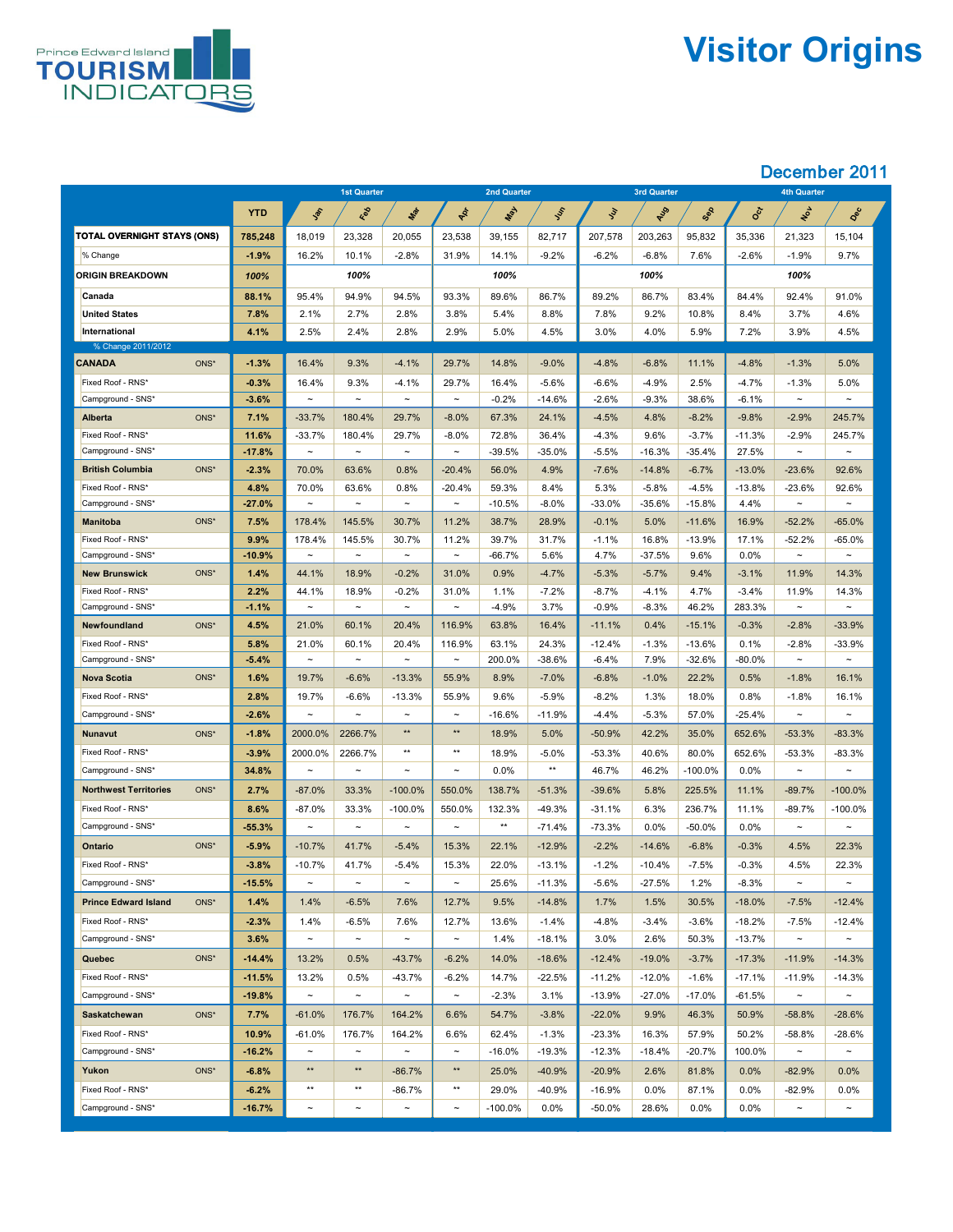

# **Visitor Origins**

|                              |            |                       | 1st Quarter           |                       |                       | <b>2nd Quarter</b> |           |               | 3rd Quarter |            |            | <b>4th Quarter</b>    |                       |
|------------------------------|------------|-----------------------|-----------------------|-----------------------|-----------------------|--------------------|-----------|---------------|-------------|------------|------------|-----------------------|-----------------------|
|                              | <b>YTD</b> | John                  | Red                   | Max                   | POL                   | May                | Iss       | $\mathcal{L}$ | AUS         | Sep        | CCT        | Not                   | Dec                   |
| <b>UNITED STATES</b><br>ONS* | $-9.2%$    | $-5.2%$               | 10.7%                 | 2.6%                  | 61.3%                 | 8.4%               | $-12.5%$  | $-14.4%$      | $-10.2%$    | $-9.1%$    | 0.7%       | $-10.2%$              | 47.9%                 |
| Fixed Roof - RNS*            | $-7.0%$    | $-5.2%$               | 10.7%                 | 2.6%                  | 61.3%                 | 12.6%              | $-9.5%$   | $-12.1%$      | $-10.6%$    | $-6.5%$    | 3.5%       | $-10.2%$              | 47.9%                 |
| Campground - SNS*            | $-17.3%$   | $\sim$                | $\thicksim$           | $\tilde{\phantom{m}}$ | $\thicksim$           | $-34.1%$           | $-22.8%$  | $-20.8%$      | $-9.1%$     | $-20.4%$   | $-59.3%$   | $\tilde{\phantom{a}}$ | $\thicksim$           |
| ONS*<br><b>New England</b>   | $-13.2%$   | 41.6%                 | 75.2%                 | $-8.6%$               | 43.9%                 | $-13.8%$           | $-10.0\%$ | $-20.6%$      | $-9.6%$     | $-11.6%$   | $-21.3%$   | $-45.7%$              | $-15.0%$              |
| Fixed Roof - RNS*            | $-11.9%$   | 41.6%                 | 75.2%                 | $-8.6%$               | 43.9%                 | $-8.9%$            | $-6.2%$   | $-19.4%$      | $-7.7\%$    | $-15.0%$   | $-20.3%$   | $-45.7%$              | $-15.0%$              |
| Campground - SNS*            | $-18.0%$   | $\sim$                | $\tilde{\phantom{a}}$ | $\tilde{\phantom{a}}$ | $\thicksim$           | $-50.0\%$          | $-25.0%$  | $-23.6%$      | $-15.3%$    | 11.0%      | $-71.4%$   | $\sim$                | $\tilde{\phantom{m}}$ |
| ONS*<br><b>Mid-Atlantic</b>  | $-2.2%$    | 56.4%                 | 27.9%                 | 9.3%                  | 89.4%                 | $-17.2%$           | $-1.0%$   | $-0.7%$       | $-8.1%$     | 1.7%       | $-0.3%$    | 1.6%                  | 44.2%                 |
| Fixed Roof - RNS*            | 1.0%       | 56.4%                 | 27.9%                 | 9.3%                  | 89.4%                 | $-19.2%$           | 12.3%     | 7.9%          | $-11.5%$    | 6.0%       | 2.4%       | 1.6%                  | 44.2%                 |
| Campground - SNS*            | $-16.9%$   | $\sim$                | $\tilde{\phantom{m}}$ | $\tilde{\phantom{a}}$ | $\thicksim$           | 3.8%               | $-49.0%$  | $-29.0%$      | 8.1%        | $-20.6%$   | $-50.0%$   | $\tilde{\phantom{a}}$ | $\tilde{\phantom{m}}$ |
| ONS*<br><b>South</b>         | $-11.8%$   | 151.4%                | $-28.3%$              | 15.5%                 | 100.9%                | 34.8%              | $-18.4%$  | $-16.3%$      | $-15.7%$    | $-13.6%$   | $-3.4%$    | $-2.3%$               | 74.8%                 |
| Fixed Roof - RNS*            | $-7.5%$    | 151.4%                | $-28.3%$              | 15.5%                 | 100.9%                | 49.7%              | $-15.5\%$ | $-15.0%$      | $-15.3%$    | $-4.4%$    | 0.4%       | $-2.3%$               | 74.8%                 |
| Campground - SNS*            | $-24.4%$   | $\sim$                | $\tilde{\phantom{a}}$ | $\tilde{\phantom{a}}$ | $\tilde{\phantom{a}}$ | $-75.9%$           | $-24.8%$  | $-19.5%$      | $-16.7%$    | $-44.4%$   | $-66.0%$   | $\sim$                | $\tilde{\phantom{m}}$ |
| ONS*<br><b>Midwest</b>       | $-12.2%$   | $-71.5%$              | $-82.3%$              | $-64.4%$              | $-4.7%$               | $-20.7%$           | $-13.8%$  | $-7.9%$       | 0.9%        | $-18.6%$   | 8.1%       | $-2.4%$               | 53.5%                 |
| Fixed Roof - RNS*            | $-13.9%$   | $-71.5%$              | $-82.3%$              | $-64.4\%$             | $-4.7\%$              | $-21.1%$           | $-19.1%$  | $-1.0%$       | $-5.2\%$    | $-19.4%$   | 11.2%      | $-2.4%$               | 53.5%                 |
| Campground - SNS*            | $-3.6%$    | $\tilde{\phantom{a}}$ | $\tilde{\phantom{m}}$ | $\tilde{\phantom{a}}$ | $\tilde{\phantom{a}}$ | 0.0%               | 37.9%     | $-28.4%$      | 22.8%       | $-15.2%$   | $-64.7%$   | $\tilde{\phantom{a}}$ | $\tilde{\phantom{m}}$ |
| ONS*<br><b>West</b>          | 3.2%       | 16.1%                 | 285.3%                | 131.4%                | 128.8%                | 61.7%              | $-12.2%$  | $-10.7%$      | $-14.0%$    | 3.2%       | 36.8%      | 16.3%                 | 88.5%                 |
| Fixed Roof - RNS*            | 5.8%       | 16.1%                 | 285.3%                | 131.4%                | 128.8%                | 59.6%              | $-10.8%$  | $-15.1%$      | $-15.7%$    | 9.7%       | 42.3%      | 16.3%                 | 88.5%                 |
| Campground - SNS*            | $-7.5%$    | $\tilde{\phantom{a}}$ | $\tilde{\phantom{m}}$ | $\tilde{}$            | $\thicksim$           | 94.4%              | $-17.4\%$ | 5.5%          | $-8.1%$     | $-17.3%$   | $-44.8%$   | $\tilde{\phantom{a}}$ | $\thicksim$           |
|                              |            |                       |                       |                       |                       |                    |           |               |             |            |            |                       |                       |
| <b>INTERNATIONAL</b><br>ONS* | $-9.3%$    | 35.3%                 | 40.9%                 | 70.9%                 | 103.6%                | 25.8%              | $-15.5%$  | $-29.3%$      | $-11.3%$    | $-10.8%$   | 1.0%       | $-7.4%$               | 210.6%                |
| Fixed Roof - RNS*            | $-8.3%$    | 35.3%                 | 40.9%                 | 70.9%                 | 103.6%                | 29.3%              | $-14.4\%$ | $-29.5%$      | $-10.0\%$   | $-10.1%$   | 0.7%       | $-7.4\%$              | 210.6%                |
| Campground - SNS*            | $-24.9%$   | $\sim$                | $\tilde{\phantom{m}}$ | $\sim$                | $\thicksim$           | $-26.8%$           | $-28.1%$  | $-26.8%$      | $-26.5%$    | $-19.4%$   | 19.4%      | $\tilde{\phantom{a}}$ | $\tilde{\phantom{m}}$ |
| ONS*<br><b>Australia</b>     | $-11.3%$   | 6.7%                  | $-97.6%$              | $-21.4%$              | 134.5%                | $-10.8%$           | $-55.6%$  | $-4.6%$       | 1.7%        | 7.5%       | $-1.9%$    | 27.3%                 | $-75.0%$              |
| Fixed Roof - RNS*            | $-10.3%$   | 6.7%                  | $-97.6%$              | $-21.4%$              | 134.5%                | $-3.4%$            | $-56.8%$  | $-4.3%$       | $-1.0%$     | 14.5%      | $-4.5%$    | 27.3%                 | $-75.0%$              |
| Campground - SNS*            | $-19.9%$   | $\sim$                | $\thicksim$           | $\tilde{\phantom{m}}$ | $\thicksim$           | $-61.5%$           | $-47.1%$  | $-6.7%$       | 14.6%       | $-43.8%$   | 400.0%     | $\tilde{\phantom{a}}$ | $\thicksim$           |
| ONS*<br><b>China</b>         | $-29.5%$   | $-24.1%$              | 14.0%                 | 82.9%                 | 19.5%                 | 165.2%             | 0.9%      | $-34.0%$      | $-48.3%$    | $-66.5%$   | $-63.3%$   | $-86.8%$              | $-52.2%$              |
| Fixed Roof - RNS*            | $-29.6%$   | $-24.1%$              | 14.0%                 | 82.9%                 | 19.5%                 | 165.2%             | 0.9%      | $-34.4%$      | $-48.2%$    | $-66.9%$   | $-63.3%$   | $-86.8%$              | $-52.2%$              |
| Campground - SNS*            | 50.0%      | $\sim$                | $\thicksim$           | $\tilde{\phantom{m}}$ | $\thicksim$           | 0.0%               | $0.0\%$   | 100.0%        | $-100.0\%$  | $***$      | $0.0\%$    | $\tilde{\phantom{a}}$ | $\thicksim$           |
| ONS*<br><b>England</b>       | 3.6%       | 387.5%                | 362.5%                | 690.9%                | 46.2%                 | $-8.8%$            | $-22.7%$  | $-28.7%$      | 6.2%        | 22.2%      | 10.3%      | $-55.0%$              | $-4.2%$               |
| Fixed Roof - RNS*            | 5.7%       | 387.5%                | 362.5%                | 690.9%                | 46.2%                 | 2.5%               | $-17.1%$  | $-32.3%$      | 8.9%        | 24.2%      | 8.2%       | $-55.0%$              | $-4.2%$               |
| Campground - SNS*            | $-25.5%$   | $\tilde{\phantom{m}}$ | $\tilde{\phantom{a}}$ | $\tilde{\phantom{a}}$ | $\tilde{\phantom{a}}$ | $-83.3%$           | $-75.7%$  | 44.4%         | $-18.8%$    | $-17.6%$   | $***$      | $\sim$                | $\sim$                |
| ONS*<br><b>France</b>        | $-0.1%$    | $***$                 | $-20.0%$              | 1200.0%               | $-40.6%$              | $-25.8%$           | 55.8%     | $-10.4%$      | $-9.2%$     | $-24.3%$   | 82.4%      | 140.0%                | $***$                 |
| Fixed Roof - RNS*            | 19.0%      | $***$                 | $-20.0%$              | 1200.0%               | $-40.6%$              | $-21.0%$           | 86.5%     | 18.1%         | 15.0%       | $-17.5%$   | 82.4%      | 140.0%                | $***$                 |
| Campground - SNS*            | $-57.5%$   | $\thicksim$           | $\thicksim$           | $\tilde{\phantom{a}}$ | $\tilde{\phantom{m}}$ | $-100.0\%$         | $-66.7%$  | $-53.9%$      | $-52.6%$    | $-72.2%$   | $0.0\%$    | $\tilde{\phantom{m}}$ | $\tilde{\phantom{m}}$ |
| ONS*<br><b>Germany</b>       | $-6.8%$    | 33.3%                 | $-100.0\%$            | $-100.0\%$            | 5.6%                  | $-4.9%$            | $-13.6%$  | $-30.4%$      | 11.0%       | 2.5%       | $-5.0%$    | 288.9%                | 57.1%                 |
| Fixed Roof - RNS*            | $-2.5%$    | 33.3%                 | $-100.0\%$            | $-100.0\%$            | 5.6%                  | $-20.4%$           | $-10.7%$  | $-30.1%$      | 25.7%       | 8.0%       | $-7.7\%$   | 288.9%                | 57.1%                 |
| Campground - SNS*            | $-16.8%$   | $\thicksim$           | $\thicksim$           | $\tilde{\phantom{a}}$ | $\tilde{\phantom{m}}$ | 78.9%              | $-18.7%$  | $-31.3%$      | $-18.9%$    | $-9.0%$    | 12.5%      | $\tilde{\phantom{a}}$ | $\thicksim$           |
| ONS*<br><b>Ireland</b>       | 16.8%      | $-100.0\%$            | $-66.7\%$             | $-41.7%$              | 350.0%                | 275.0%             | 58.3%     | 1.9%          | $-27.9%$    | 39.1%      | 270.0%     | $***$                 | $-36.4%$              |
| Fixed Roof - RNS*            | 22.5%      | $-100.0\%$            | $-66.7%$              | $-41.7%$              | 350.0%                | 275.0%             | 58.3%     | $-5.6%$       | $-5.8%$     | 19.0%      | 362.5%     | $***$                 | $-36.4%$              |
| Campground - SNS*            | $-45.0%$   | $\sim$                | $\thicksim$           | $\tilde{\phantom{m}}$ | $\tilde{\phantom{m}}$ | 0.0%               | $0.0\%$   | $***$         | $-100.0\%$  | 250.0%     | $-100.0\%$ | $\tilde{\phantom{a}}$ | $\tilde{\phantom{m}}$ |
| ONS*<br>Japan                | 11.1%      | $-100.0\%$            | $-88.6%$              | 56.3%                 | 75.0%                 | $-45.8%$           | $-1.7%$   | $-27.9%$      | 41.9%       | 17.0%      | 23.4%      | 350.0%                | 1640.0%               |
| Fixed Roof - RNS*            | 12.3%      | $-100.0\%$            | $-88.6%$              | 56.3%                 | 75.0%                 | $-49.8%$           | $-1.4%$   | $-28.5%$      | 44.2%       | 20.0%      | 23.4%      | 350.0%                | 1640.0%               |
| Campground - SNS*            | $-15.0%$   | $\thicksim$           | $\thicksim$           | $\tilde{\phantom{m}}$ | $\tilde{\phantom{m}}$ | 5.6%               | $-6.3%$   | $-19.5%$      | 0.0%        | $-100.0\%$ | $0.0\%$    | $\sim$                | $\tilde{\phantom{m}}$ |
| <b>Netherlands</b><br>ONS*   | $-26.0%$   | $-86.5%$              | $-36.4%$              | $-48.3%$              | 60.0%                 | $-70.4%$           | 90.4%     | $-25.5%$      | $-49.4%$    | $-21.4%$   | 100.0%     | $-88.6%$              | $***$                 |
| Fixed Roof - RNS*            | $-20.8%$   | $-86.5%$              | $-36.4%$              | $-48.3%$              | 60.0%                 | $-46.7%$           | 144.1%    | $-11.4%$      | $-52.8%$    | $-15.1%$   | 107.1%     | $-88.6%$              | $***$                 |
| Campground - SNS*            | $-43.1%$   | $\thicksim$           | $\thicksim$           | $\tilde{\phantom{a}}$ | $\thicksim$           | $-100.0\%$         | $-11.1\%$ | $-47.4%$      | $-35.5%$    | $-40.0\%$  | $0.0\%$    | $\tilde{\phantom{a}}$ | $\thicksim$           |
| <b>Scotland</b><br>ONS*      | 22.4%      | 0.0%                  | $***$                 | $-100.0\%$            | $-66.7%$              | 103.1%             | $-59.5%$  | $-9.2%$       | $-15.0\%$   | 251.9%     | 2800.0%    | $-100.0\%$            | $0.0\%$               |
| Fixed Roof - RNS*            | 23.0%      | $0.0\%$               | $***$                 | $-100.0\%$            | -66.7%                | 93.8%              | $-59.5%$  | $-15.8%$      | 0.0%        | 244.4%     | 2800.0%    | $-100.0\%$            | $0.0\%$               |
| Campground - SNS*            | 9.1%       | $\sim$                | $\thicksim$           | $\tilde{\phantom{a}}$ | $\thicksim$           | $0.0\%$            | $-60.0\%$ | $***$         | $-100.0\%$  | $***$      | $0.0\%$    | $\sim$                | $\thicksim$           |
| ONS*<br><b>Switzerland</b>   | $-15.5%$   | $-66.7%$              | 300.0%                | $***$                 | 20.0%                 | 12.0%              | 59.4%     | $-63.0%$      | 15.5%       | 24.2%      | $-33.3%$   | 225.0%                | $***$                 |
| Fixed Roof - RNS*            | $-20.4%$   | $-66.7%$              | 300.0%                | $***$                 | 20.0%                 | 5.3%               | 82.9%     | $-73.8\%$     | 29.0%       | 30.5%      | $-37.5%$   | 225.0%                | $***$                 |
| Campground - SNS*            | $-4.6%$    | $\sim$                | $\thicksim$           | $\thicksim$           | $\thicksim$           | 33.3%              | 35.3%     | $-30.9\%$     | $-2.7%$     | 12.9%      | $-11.1\%$  | $\sim$                | $\sim$                |
| ONS*<br><b>Others</b>        | $-12.6%$   | 39.7%                 | 88.3%                 | 59.9%                 | 392.2%                | 55.5%              | $-23.3%$  | $-28.7%$      | $-18.4%$    | $-20.2%$   | $-1.7%$    | $-20.3%$              | 369.7%                |
| Fixed Roof - RNS*            | $-12.1%$   | 39.7%                 | 88.3%                 | 59.9%                 | 392.2%                | 58.2%              | $-22.8%$  | $-28.9%$      | $-17.9%$    | $-19.6%$   | $-1.8%$    | $-20.3%$              | 369.7%                |
| Campground - SNS*            | $-42.7%$   | $\thicksim$           | $\thicksim$           | $\tilde{\phantom{a}}$ | $\thicksim$           | $-100.0\%$         | $-48.9\%$ | $-17.6\%$     | $-47.8\%$   | $-59.6\%$  | 50.0%      | $\tilde{\phantom{a}}$ | $\sim$                |